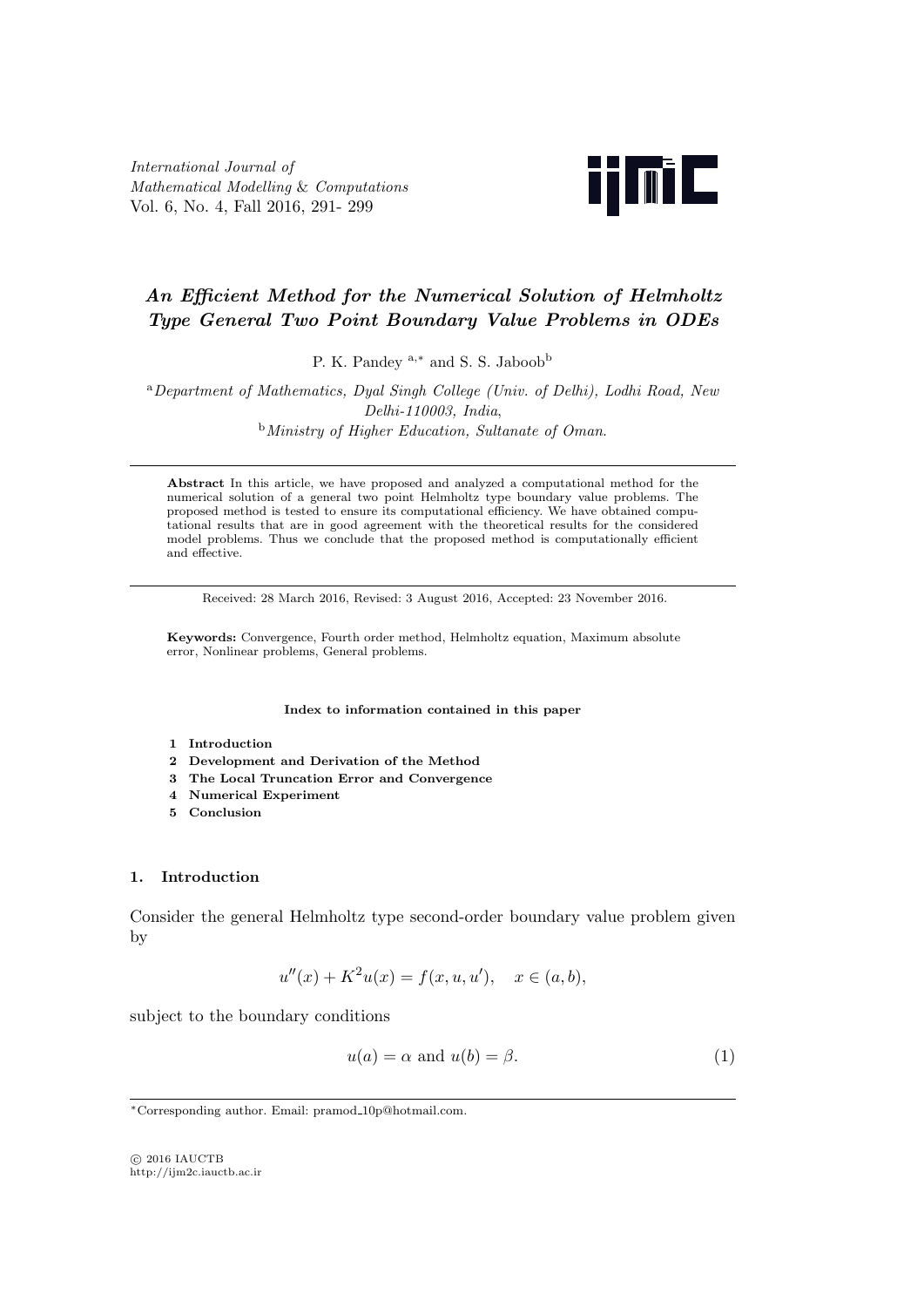where  $a, b, \alpha, \beta$  and  $K$  are finite constants.

We assume that  $u(x) \in C<sup>6</sup>[a, b]$ , the set of all functions of x with continuous derivatives up to order 6 in the region R,  $f(x, u, u')$  is continuous on  $(0, 1) \times R \times R$ , *f*(*x, u, u'*) is sufficiently differentiable w.r.t. *x, u* and *u'*,  $\frac{\partial f}{\partial u} \ge 0$ , and  $\left|\frac{\partial f}{\partial u'}\right| \le H$ where H is positive constant. Further some specific assumption on  $f(x, u, u')$ , to ensure existence and uniqueness will not be considered [2]. Thus the existence and uniqueness of the solution  $u(x)$  for the problem (1) is assumed [7, 9, 13].

In the literature, problems of the form (1) are conventionally solved by using finite difference method [5, 7, 10], variational techniques  $[6]$ , spline techniques  $[4]$ , shooting method [11] and homotopy method [15] and references therein. So much research has reported on the numerical solution of nonlinear two point boundary value problems in literature, many of them are excellent work. But a concept to develop an efficient method to solve numerically problem (1) cannot be over emphasized and always attracts researcher.

In this article, we develop a finite difference method capable of solving numerically Helmholtz type problems (1). A similar method was reported [12] in study of numerical solution of Helmholtz equation by difference method. Having seen the performance of the method for solution of special boundary value problems, we are motivated and challenged to investigate what will happen if a similar idea is used to derive a method for solution of general two point boundary value problems of Helmholtz type.

This paper is divided into five sections. Section 2 deals with the derivation and development of the algorithm while truncation error and convergence of the algorithm are developed in Section 3. Numerical experiments on model problems are presented in section 4. Section 5 will give some conclusions and an out view for future research work in this area.

## **2. Development and Derivation of the Method**

Many phenomena that occur in chemical, biological, engineering, physical and social sciences can be modeled mathematically in the form of either ordinary or partial differential equations. However it is difficult to obtain exact solution for these differential equations especially if it is nonlinear, by analytical means. So we consider an approximate solution to these problems. There are numerous ways by which an approximate solution can be constructed. In numerical analysis a concept of approximation play very important role. Thus solving approximately these practical problems which modeled as differential equation is one of the main preoccupations in numerical analysis. We define N, the finite number of the nodal points of the interval [a,b], in which the solution of the problem (1) is desired as

$$
x_j = a + jh, \quad j = 0, 1, 2, \dots, N + 1 \tag{2}
$$

where the term in right side of expression (2) are defined as the constant step length  $h = \frac{(b-a)}{N+1}$  $\frac{a}{N+1}$ . So it is clear that  $x_0 = a$  and  $x_{N+1} = b$ . Suppose we have to determine a number  $u_j$ , which is numerical approximation to the numerical value of the theoretical solution  $u(x)$  of problem (1) at the nodal point  $x_j$ ,  $j = 1, 2, \ldots, N$ . Similarly we can define other notations like  $f_j$  i.e.  $f(x_j, u_j, u'_j)$  etc.. So using these notations, we can rewrite problem (1) at nodal points  $x_j$  as follows,

$$
u''_j + K^2 u_j = f_j, \quad j = 1, 2, \dots, N. \tag{3}
$$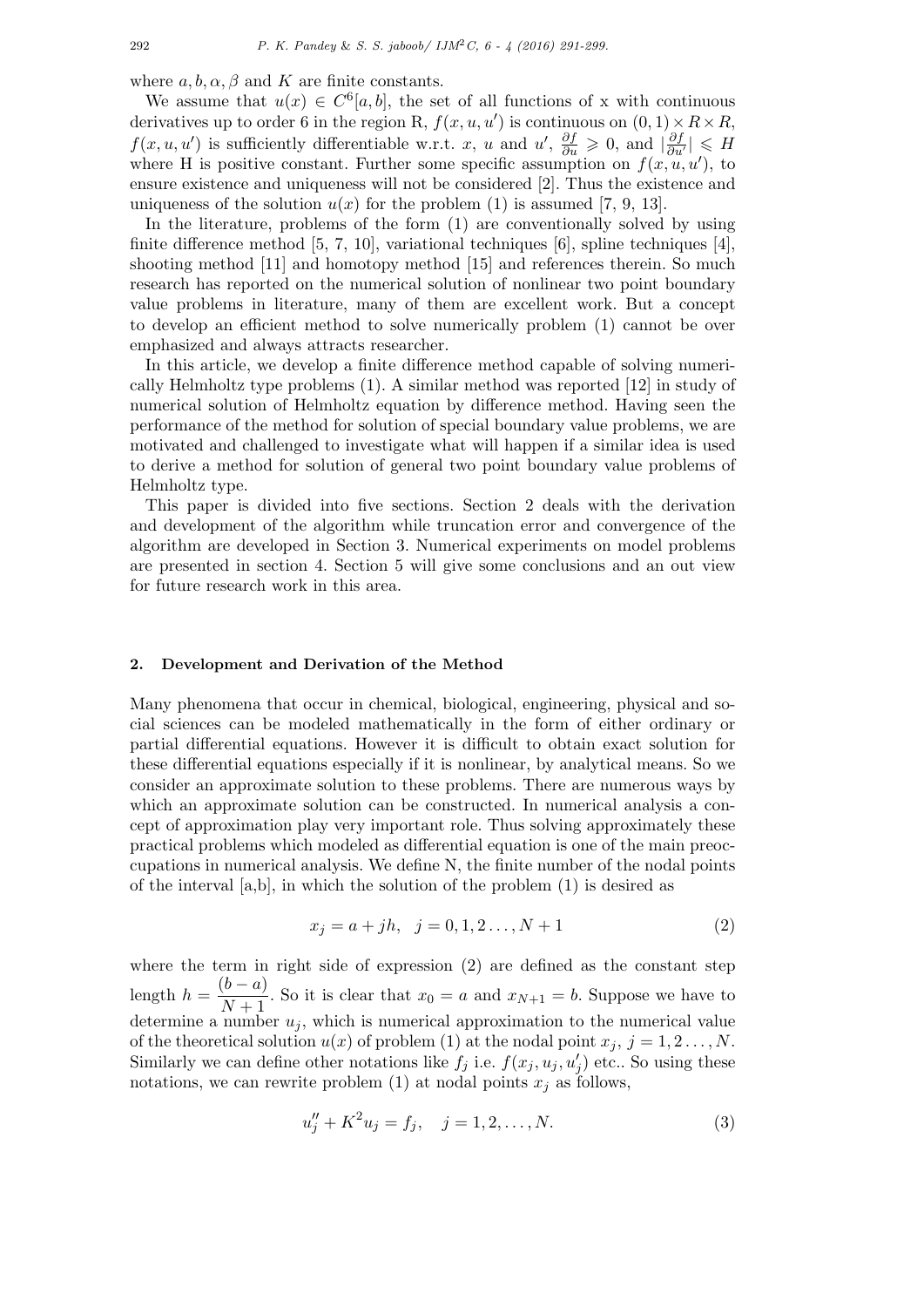$$
(12 + K^2 h^2)u_{j+1} - 2(12 - 5K^2 h^2)u_j + (12 + K^2 h^2)u_{j-1} = h^2(f_{j+1} + 10f_j + f_{j-1}),
$$
  

$$
j = 1, 2, ..., N. \quad (4)
$$

We set following approximations,

$$
\overline{u}'_j = \frac{u_{j+1} - u_{j-1}}{2h}.\tag{5}
$$

$$
\overline{u}'_{j+1} = \frac{3u_{j+1} - 4u_j + u_{j-1}}{2h}.\tag{6}
$$

$$
\overline{u}'_{j-1} = \frac{-u_{j+1} + 4u_j - 3u_{j-1}}{2h}.\tag{7}
$$

Define

$$
\overline{f}_{j+1} = f(x_{j+1}, u_{j+1}, \overline{u}'_{j+1}).
$$
\n(8)

$$
\overline{f}_{j-1} = f(x_{j-1}, u_{j-1}, \overline{u}'_{j-1}).
$$
\n(9)

Let

$$
\overline{\overline{u}}'_{j} = \overline{u}'_{j} + c(\overline{u}'_{j+1} + \overline{u}'_{j-1}) + dh(\overline{f}_{j+1} - \overline{f}_{j-1}).
$$
\n(10)

where *c* and *d* are free parameters which will be determined in an appropriate condition. Finally we define,

$$
\overline{\overline{f}}_j = f(x_j, u_j, \overline{u}'_j). \tag{11}
$$

Then at each node  $x_j$ ,  $j = 1, 2, ..., N$ , we discretize equation (3) as,

$$
(12+K^2h^2)u_{j+1} - 2(12-5K^2h^2)u_j + (12+K^2h^2)u_{j-1} = h^2(\overline{f}_{j+1} + 10\overline{f}_j + \overline{f}_{j-1}),
$$
  

$$
j = 1, 2, ..., N. \quad (12)
$$

By application of Taylor series expansion method, from (6) and (8) we have,

$$
\overline{f}_{j+1} = f_{j+1} - \left(\frac{h^2}{3}u_j^{(3)} + \frac{h^3}{3}u_j^{(4)}\right)\left(\frac{\partial f}{\partial u}\right)_j - \frac{h^3}{3}u_j^{(3)}\left(\frac{\partial^2 f}{\partial x \partial u}\right)_j + O(h^4). \tag{13}
$$

Similarly from (7) and (9) we have,

$$
\overline{f}_{j-1} = f_{j-1} - \left(\frac{h^2}{3}u_j^{(3)} - \frac{h^3}{3}u_j^{(4)}\right)\left(\frac{\partial f}{\partial u}\right)_j + \frac{h^3}{3}u_j^{(3)}\left(\frac{\partial^2 f}{\partial x \partial u}\right)_j + O(h^4). \tag{14}
$$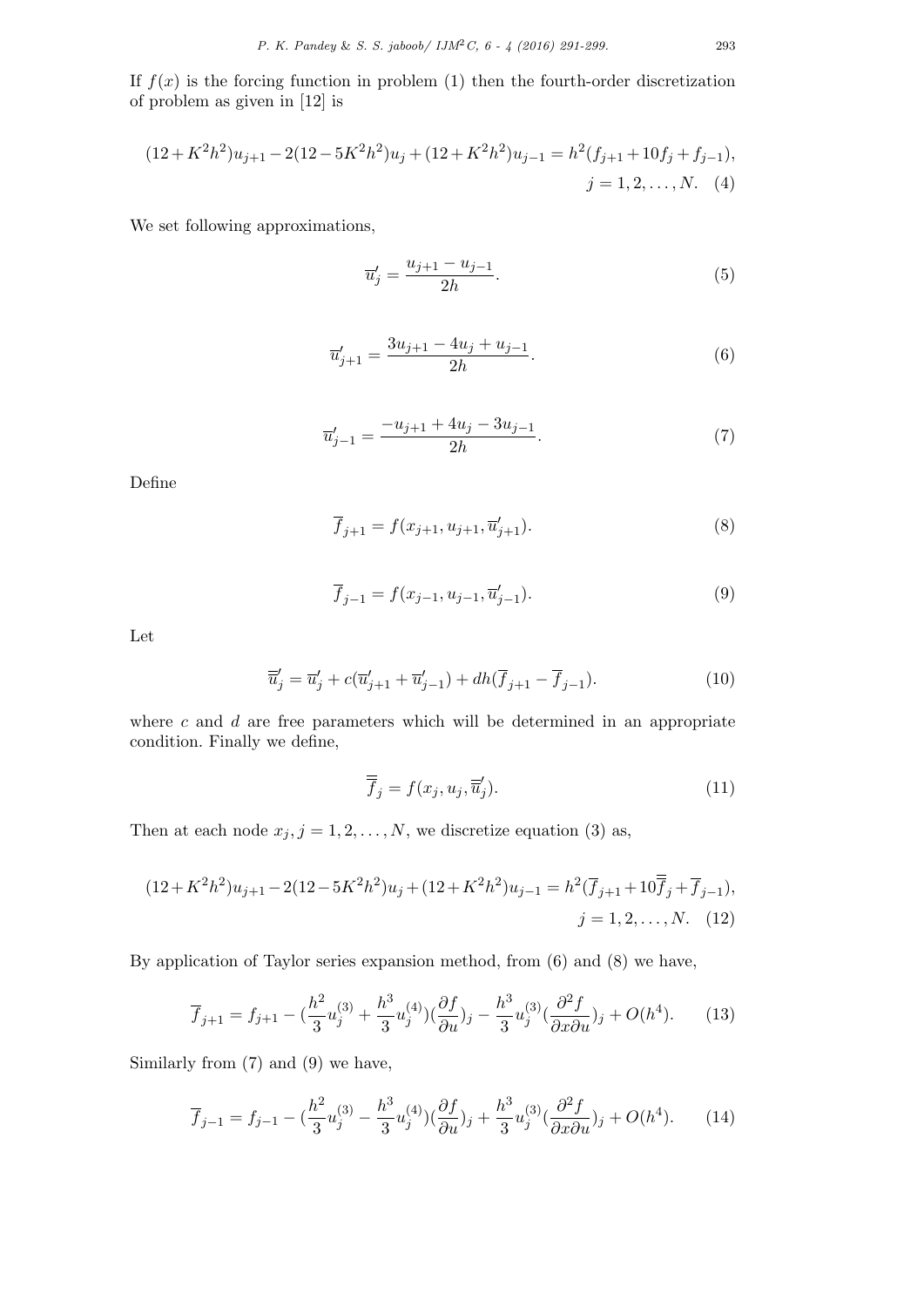Using  $(5)-(7)$ ,  $(13)$  and  $(14)$  in  $(10)$ , we have

$$
\overline{u}'_j = (1 + 2c + 2dK^2h^2)u'_j + \frac{h^2}{6}(1 + 2c + 12dK^2)u_j^{(3)} + O(h^4).
$$
 (15)

Using (15) in (11) and by application of Taylor series expansion method we will obtain,

$$
\overline{\overline{f}}_j = f_j + ((2c + 2dK^2h^2)u'_j + \frac{h^2}{6}(1 + 2c + 12dK^2)u_j^{(3)})(\frac{\partial f}{\partial u'})_j.
$$
(16)

Thus form  $(13)$ , $(14)$  and  $(16)$ , we have

$$
\overline{f}_{j+1} + 10\overline{f}_j + \overline{f}_{j-1} = f_{j+1} + 10f_j + f_{j-1} + \frac{h^2}{3}(5(1 + 2c + 12dK^2) - 2)(u^{(3)}\frac{\partial f}{\partial u'})_j
$$

$$
+ 20(c + dK^2h^2)(u'\frac{\partial f}{\partial u'})_j + O(h^4). \quad (17)
$$

Thus  $\overline{f}_{j+1} + 10\overline{f}_j + \overline{f}_{j-1}$  will provide  $O(h^4)$  approximation for  $f_{j+1} + 10f_j + f_{j-1}$ if

$$
5(1 + 2c + 12dK^2) - 2 = 0
$$
\n(18)

$$
c + dK^2h^2 = 0\tag{19}
$$

Solving (18) and (19), we have

$$
d = \frac{3}{10K^2(h^2 - 6)} \quad \text{and} \quad c = \frac{-3h^2}{10(h^2 - 6)}.
$$
 (20)

Thus we have a difference method  $(12)$  which is of  $O(h^4)$  for numerical solution of problem (1) for the above values of free parameters *c* and *d*. If the system of equations (12) are linear generally solved by iterative method otherwise Newton Raphson method. In the numerical section, we will see that the performance of proposed algorithm for a variety of second order boundary value problems.

## **3. The Local Truncation Error and Convergence**

In this section, we consider the error associated to the proposed difference method (12). Let the local truncation error in (12) be  $T_j$  and defined as in [8],

$$
T_j = \frac{-(12 + K^2 h^2)u_{j+1} + 2(12 - 5K^2 h^2)u_j - (12 + K^2 h^2)u_{j-1}}{h^2} + (\overline{f}_{j+1} + 10\overline{f}_j + \overline{f}_{j-1}),
$$
  

$$
j = 1, 2, ..., N. \quad (21)
$$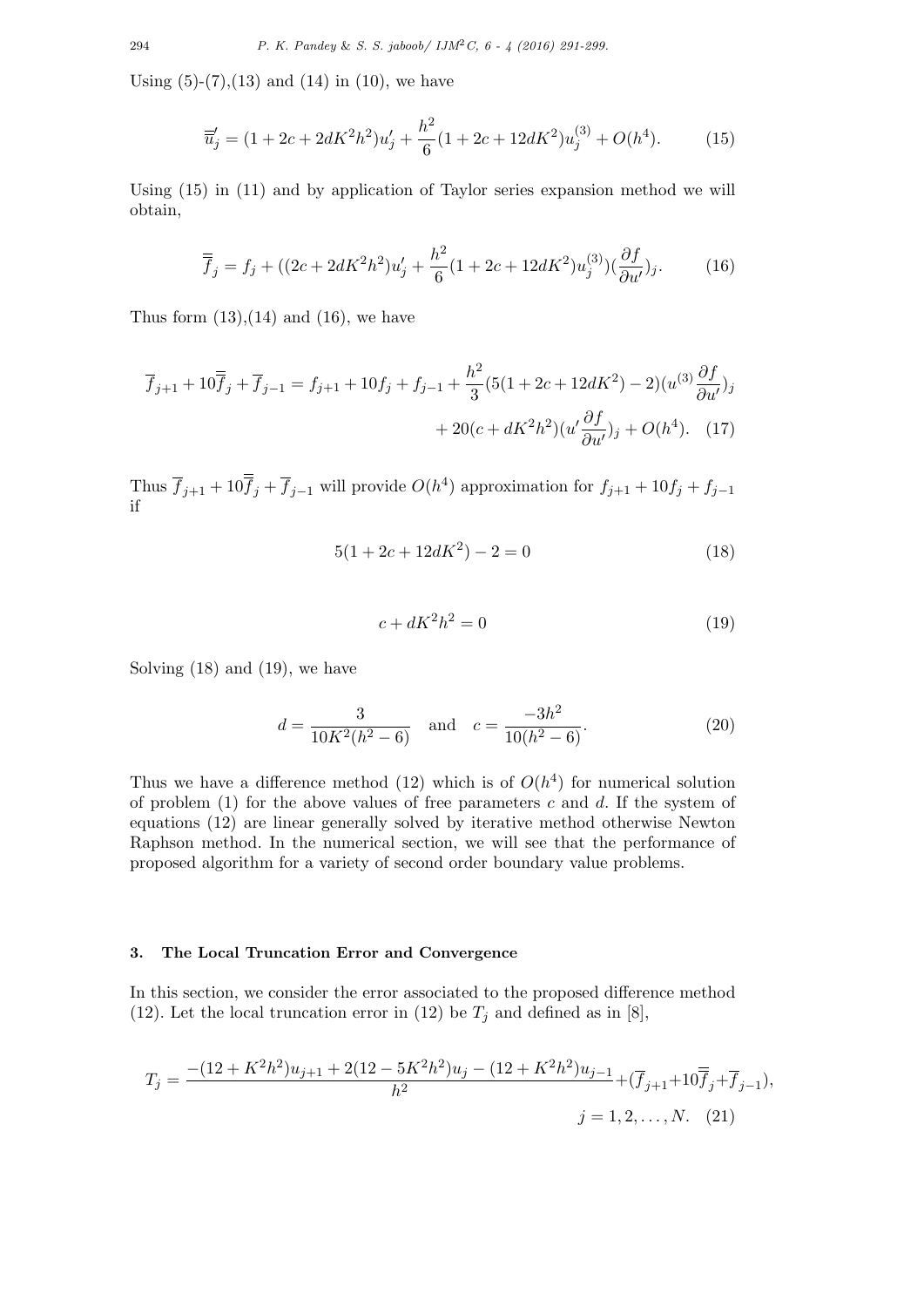Using (17) with parameters defined in (20) and expanding the terms  $u_{j\pm 1}$  and  $f_{j\pm 1}$ are in Taylor series about point  $x_j$ , simplify the so obtained expression, so we have

$$
T_j = \frac{h^4}{360} (K^2 h^2 - 18) u_j^{(6)}
$$
  

$$
|T_j| \leq \frac{h^4}{360} (K^2 h^2 - 18) M, \quad j = 1, 2, ..., N.
$$
 (22)

where  $M = \max |u^{(6)}(x)|$  for all  $x \in [a, b]$ . Thus local truncation error  $T_j$  is bounded. Consider the general Helmholtz type second-order boundary value problem given

$$
-u''(x) - K^2u(x) + f(x, u, u') = 0, \quad x \in (a, b),
$$

Discretize the above equation by difference method (12), we have

$$
-(12 + K^{2}h^{2})u_{j+1} + 2(12 - 5K^{2}h^{2})u_{j} - (12 + K^{2}h^{2})u_{j-1}
$$
  
+  $h^{2}(f(x_{j+1}, u_{j+1}, \overline{u}_{j+1}') + 10f(x_{j}, u_{j}, \overline{\overline{u}}'_{j}) + f(x_{j-1}, u_{j-1}, \overline{u}_{j-1}')) = 0,$   
 $j = 1, 2, ..., N.$  (23)

Let U is exact solution of  $(12)$ , so we have

by

$$
-(12 + K^{2}h^{2})U_{j+1} + 2(12 - 5K^{2}h^{2})U_{j} - (12 + K^{2}h^{2})U_{j-1}
$$
  
+  $h^{2}(f(x_{j+1}, U_{j+1}, \overline{U}'_{j+1}) + 10f(x_{j}, U_{j}, \overline{\overline{U}}'_{j}) + f(x_{j-1}, U_{j-1}, \overline{U}'_{j-1})) + T_{j} = 0,$   
 $j = 1, 2, ..., N.$  (24)

Let define  $\epsilon_j = u_j - U_j$  and subtract (24) from (23). Using quasi linearization technique [3] to linearize  $f(x_j, u_j, u'_j)$ , so we have

$$
-(12 + K^2 h^2) \epsilon_{j+1} + 2(12 - 5K^2 h^2) \epsilon_j - (12 + K^2 h^2) \epsilon_{j-1} +
$$
  

$$
h^2(\epsilon_{j+1} G_{j+1} + (\overline{u}'_{j+1} - \overline{U}'_{j+1}) I_{j+1} + 10(\epsilon_j G_j + (\overline{u}'_j - \overline{U}'_j) F_j) + \epsilon_{j-1} G_{j-1} + (\overline{u}'_{j-1} - \overline{U}'_{j-1}) I_{j-1})
$$
  

$$
= T_j, \quad j = 1, 2, ..., N. \quad (25)
$$

where  $G = \frac{\partial f}{\partial U}, I = \frac{\partial f}{\partial \overline{U}}$  $\frac{\partial f}{\partial \overline{U}}$  and  $F = \frac{\partial f}{\partial \overline{U}}$ *∂U ′* . Expand *F*,*G* and *I* in Taylor series about point  $x_j$  and using approximations  $(5)-(10)$ , simplify the expression, we have

$$
-(12+(K^2+M_j)h^2)\epsilon_{j+1}+2(12-5(K^2-G_j)h^2+20hI_jF_j)\epsilon_j-(12+(K^2+m_j)h^2)\epsilon_{j-1}=T_j,
$$
  

$$
j=1,2,\ldots,N.
$$
 (26)

where  $M_j = G_j + 30dI_jF_j + 10dhG_jF_j + \frac{2I_j + 5(1+2c)F_j}{2h}$  $\frac{(1+2c)F_j}{2h}$  and  $m_j = G_j + 30dI_jF_j - 10dhG_jF_j - \frac{2I_j + 5(1+2c)F_j}{2h}$  $\frac{(1+2c)F_j}{2h}$ . It is possible to write (26) in matrix form as,

$$
\mathbf{JE} = \mathbf{T} \tag{27}
$$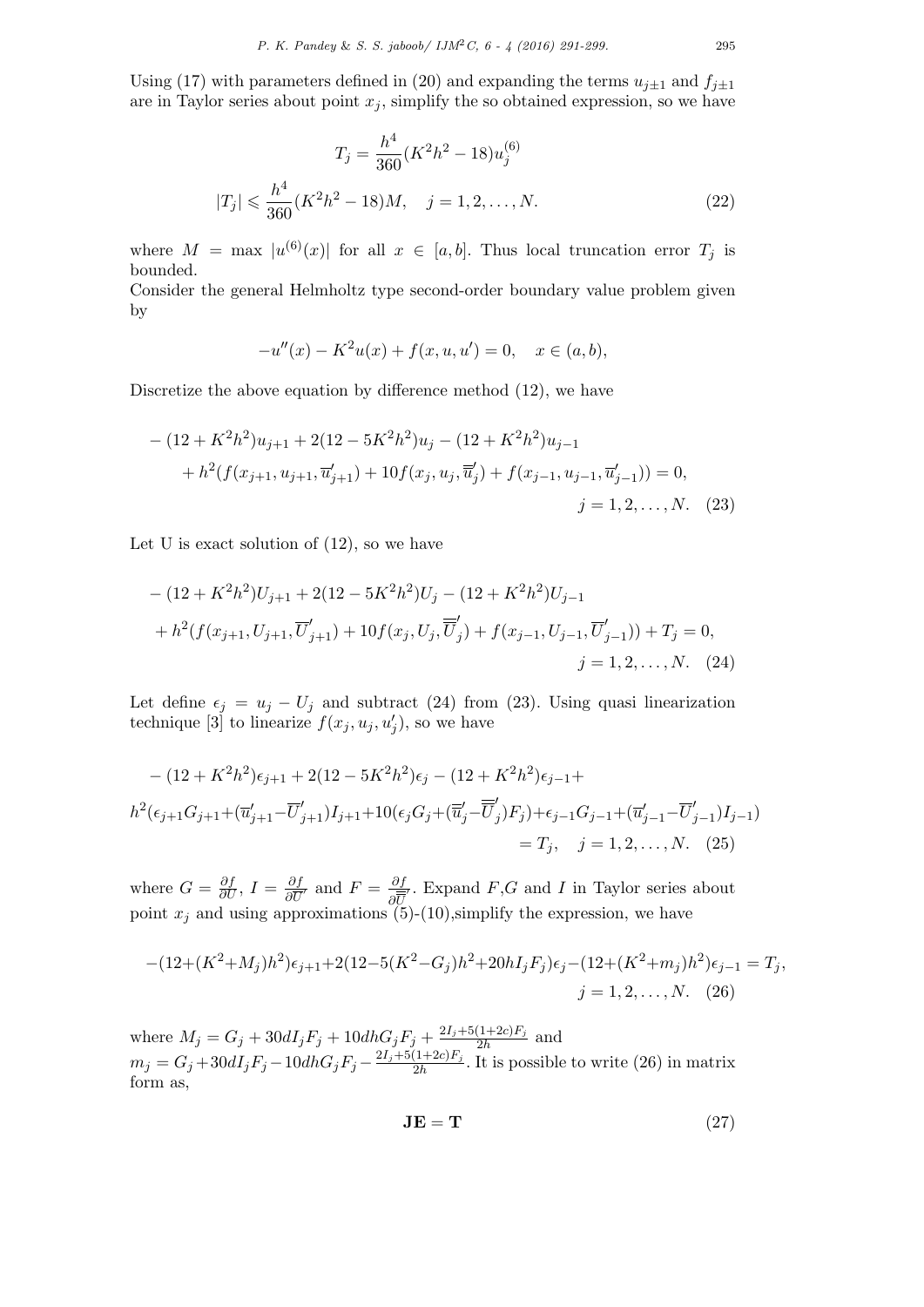$\mathbf{J} = \left[ -(12 + (K^2 + m_j)h^2), 2(12 - 5(K^2 - G_j)h^2 + 20hI_jF_j), -(12 + (K^2 +$  $[M_j]$  ) tridiagonal matrix,  $\mathbf{E} = [\epsilon_1, \epsilon_2, \dots, \epsilon_N]^T$  and  $\mathbf{T} = [T_1, T_2, \dots, T_N]^T$ . Let

$$
G_* = \min_{x \in [a,b]} \frac{\partial f}{\partial U}, \quad G^* = \max_{x) \in [a,b]} \frac{\partial f}{\partial U}
$$

Then

$$
0 < G_* \leqslant G_j \leqslant G^* \quad .
$$

Let us assume that

$$
0 < |\theta| < q_0, \quad q_0 > 0, \quad \forall \theta \in I_0.
$$

where  $I_0 = \{I_i, F_i; \forall j = 1, 2, \ldots, N\}$ . It is easy to verify for sufficiently small h that matrix **J** is row diagonally dominant. Let **J** be the adjacency matrix of some graph *Gr*. We may easily prove that graph *Gr* is connected. From this fact it follows that adjacency matrix **J** is irreducible [14]. By the row sum criterion it follows that **J** is monotone [7]. Thus positive  $J^{-1}$  exist. Thus from (27), we have

$$
\|\mathbf{E}\|_{\infty} \leqslant \|\mathbf{J}^{-1}\|_{\infty} \|\mathbf{T}\|_{\infty}.
$$
\n(28)

With the help of  $(22)$  and  $(28)$ , for sufficiently small  $h$ , we have

$$
\|\mathbf{E}\| \leqslant O(h^4) \tag{29}
$$

Thus the proposed difference method (12) converges and the order of the convergence is four.

## **4. Numerical Experiment**

In this section, numerical examples linear and nonlinear were considered, to illustrate our algorithm (12) and to demonstrate computationally its efficiency and accuracy. In tables we have shown maximum absolute error computed on the nodal points in the interval of integration for these examples in their solution. Let  $u_i$  is the numerical value of solution calculated by (12) which is an approximate value of the theoretical solution  $u(x)$  at the point  $x = x_j$ . Maximum absolute error is calculated in both solution and derivative of solution by

$$
MAE(u) = \max_{j} |u(x_j) - u_j|, \quad j = 1, 2, ..., N.
$$

All computations were performed on a Windows 2007 Ultimate operating system in the GNU FORTRAN environment version 99 compiler (2.95 of gcc) on Intel Core i3-2330M, 2.20 Ghz PC.

**Problem 1.** Consider the nonlinear boundary value problem

$$
u''(x) + K^2 u(x) = u(x)u'(x) + f(x), \qquad 0 < x < 1.
$$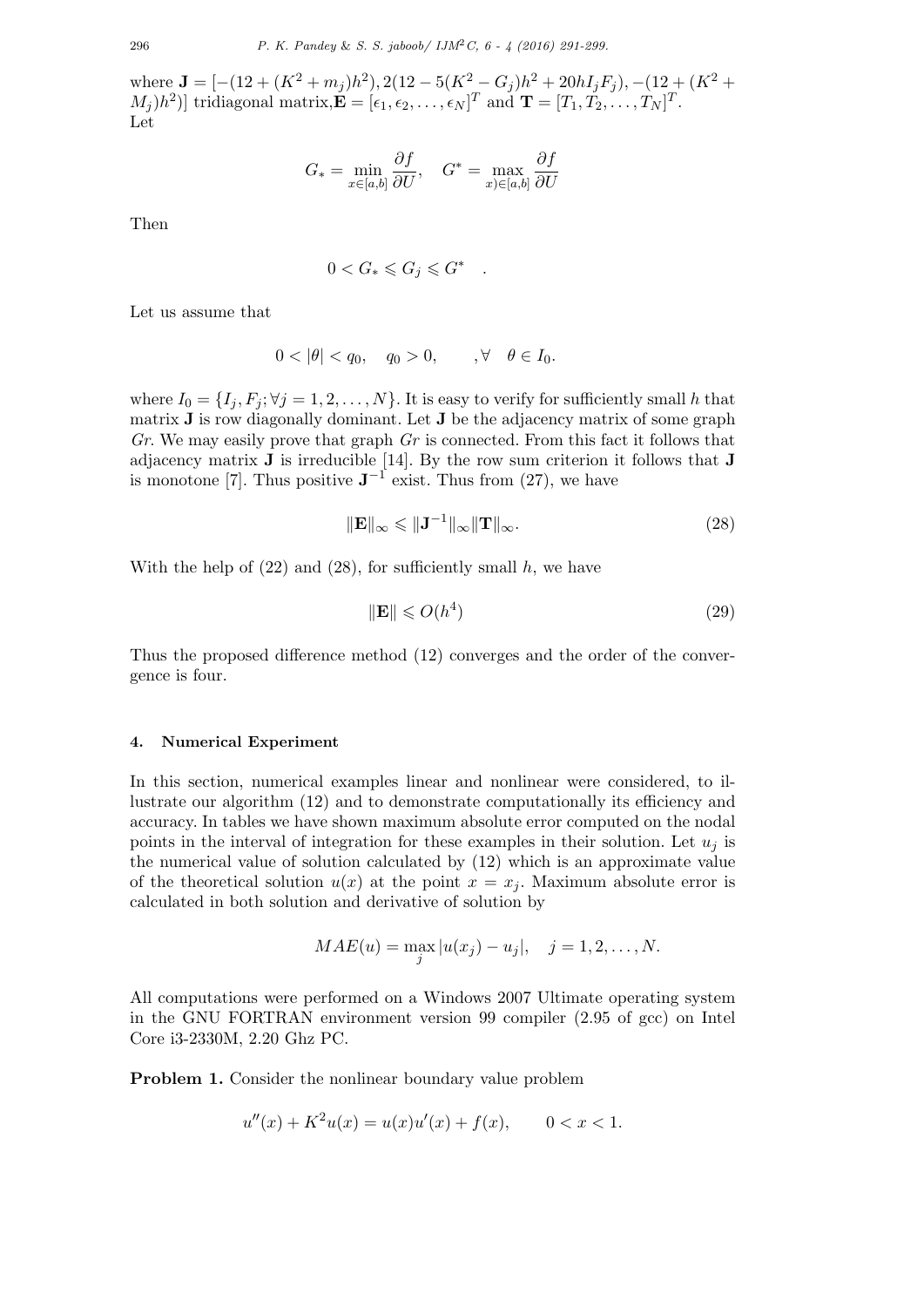Table 1. Maximum absolute error in  $u(x) = \sin(\pi x)$  for problem 1.

| $2^*$ | MAE |  |    |                                                                   |  |  |
|-------|-----|--|----|-------------------------------------------------------------------|--|--|
|       |     |  |    |                                                                   |  |  |
| K     |     |  | 16 | 32                                                                |  |  |
|       |     |  |    | 100 .13411045(-4).23245811(-5).59604645(-6).17881393(-6)          |  |  |
|       |     |  |    | $1000$ .11920929(-6).59604645(-7).59604645(-7).59604645(-7)       |  |  |
|       |     |  |    | $[10000].59604645(-7)].59604645(-7)].59604645(-7)].59604645(-7)]$ |  |  |

subject to boundary conditions

$$
u(0) = 0 \quad , \quad u(1) = 0
$$

where  $f(x)$  is calculated so that the analytical solution of the problem is  $u(x) = \sin(\pi x)$ . The maximum absolute error in  $u(x)$  for different values of *K* are given *Table 1*.

**Problem 2.** Consider linear boundary value problem [1],

$$
u''(x) + K^2 u(x) = x^2 + \exp(x) + f(x), \qquad 0 < x < 1.
$$

subject to boundary conditions

$$
u(0) = 0 \quad , \quad u(1) = 1.0 + \sin(K)
$$

where  $f(x)$  is calculated so that the analytical solution of the problem is  $u(x) = x^2 + \sin(Kx)$ . The maximum absolute error in  $u(x)$  for different values of *K* are given *Table 2*.

**Problem 3.** Consider the nonlinear boundary value problem

$$
u''(x) + K^2 u(x) = u^2(x) + f(x), \qquad 0 < x < 1.
$$

subject to boundary conditions

$$
u(0)=0\quad,\quad u(1)=\sin(\frac{\pi K}{2})
$$

where  $f(x)$  is calculated so that the analytical solution of the problem is  $u(x) = \sin(\frac{\pi Kx}{2})$ . The maximum absolute error in  $u(x)$  for different values of *K* are given *Table 3*.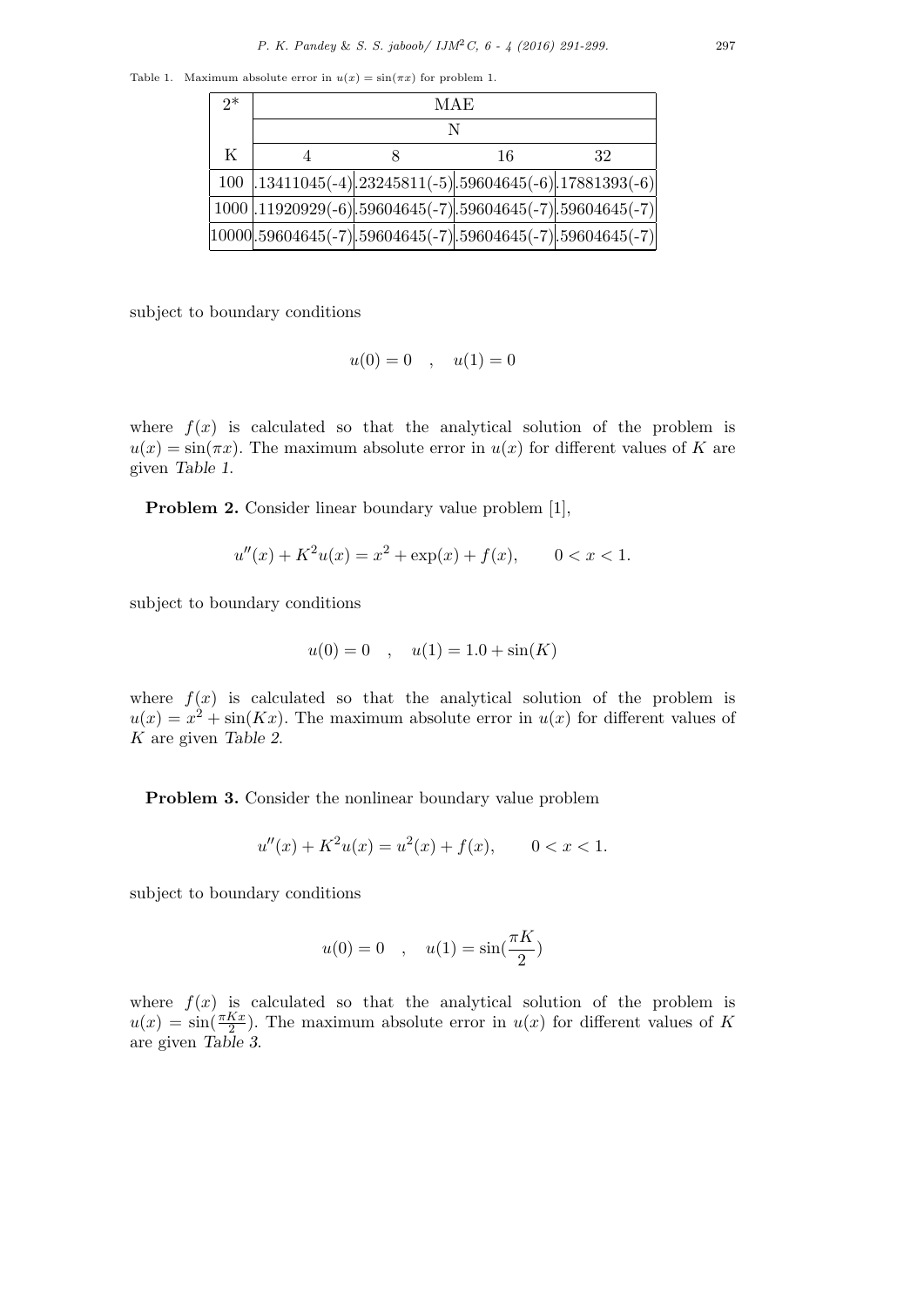Table 2. Maximum absolute error in  $u(x) = x^2 + \sin(Kx)$  for problem 2.

|   | MAE                                            |    |     |  |  |  |
|---|------------------------------------------------|----|-----|--|--|--|
|   |                                                |    |     |  |  |  |
| K | 32                                             | 64 | 128 |  |  |  |
|   | $2$ , 11920929(-6), 11920929(-6), 11920929(-6) |    |     |  |  |  |
|   | $4$ .11920929(-6).11920929(-6).11920929(-6)    |    |     |  |  |  |
|   | $5$ .13113022(-5).11920929(-6).11920929(-6)    |    |     |  |  |  |

Table 3. Maximum absolute error in  $u(x) = \sin(\frac{\pi Kx}{2})$  for problem 3.

| $2*$ | MAE       |    |     |                                                                 |  |  |  |
|------|-----------|----|-----|-----------------------------------------------------------------|--|--|--|
|      |           |    |     |                                                                 |  |  |  |
| Κ    | 32        | 64 | 128 | 256                                                             |  |  |  |
|      |           |    |     | $4$ , 10371208(-4), 59604645 (-7), 59604645 (-7), 59604645 (-7) |  |  |  |
| 6    | overflows |    |     | $.95367432(-5)$ .59604645(-7).59604645(-7)                      |  |  |  |
| 8    | overflows |    |     | .92983246(-5) .59604645(-7) .59604645(-7)                       |  |  |  |

#### **5. Conclusion**

In this article, we have described a novel method that is efficient and convergent for solving two point Helmholtz type boundary value problems in ordinary differential equations. The results we obtained in numerical section for examples show that method is computationally efficient and accurate. It is clear that computational efficiency of the method depends on both *h* and *K*. How we can improve the computational efficiency without any effect of *K* and order of accuracy of the method? Investigation in this specific direction will be done in the future. However our future works will deal with similar extension of the present method to solve boundary value problems in partial differential equations. Work in this direction is in progress.

#### **References**

- [1] Ali, M. E and Lagha, E. O., Compact Finite Difference Schemes For One-Dimensional Helmholtz Equation. University Bulletin, **(15) 2** (2013).
- [2] Baxley, J. V., Nonlinear Two Point Boundary Value Problems in Ordinary and Partial Differential Equations (Everrit, W. N and Sleeman, B.D. Eds), Springer-Verlag, New York, (1981) 46-54.
- [3] Bellman, R and Kalaba, R., Quasilinearization and Nonlinear Boundary Value Problems. American Elsevier, New York, (1965).
- [4] Chawla, M. M and Subramanian, R., A new fourth-order cubic spline method for second-order nonlinear two-point boundary-value problems. Journal of Computational and Applied Mathematics, **(23) 1** (1988) 1-10.
- [5] Collatz, L., Numerical Treatment of Differential Equations (3*/e*), Springer Verlag, Berlin, (1966).
- [6] Ghorbani, A., Nadjafi, J. S and Gachpazan, M., A New Spectral Variational Iteration Method for Solving Nonlinear Two-Point Boundary Value Problems. World Appl. Sci. J., (Special Issue of Applied Math), **13** (2011) 48-54.
- [7] Henrici, P., Discrete Variables Methods in Ordinary Differential Equation, John Wiley and Sons, New York, (1962).
- [8] Jain, M. K., Iyenger, S. R. K. and Jain, R. K., Numerical Methods for Scientific and Engineering Computations (2*/e*), Wiley Eastern Ltd, New Delhi, (1987).
- [9] Keller, H. B., Numerical Methods for Two Point Boundary Value Problems, Waltham, Mass. Blaisdell Publ. Co, (1968).
- [10] Lambert, J. D., Numerical Methods for Ordinary Differential systems, John Wiley, England, (1991).
- [11] Roberts, S. M and Shipman, J. S., Two-point Boundury Value Problems, Shooting Methods, American Elsevier, New York, (1972).